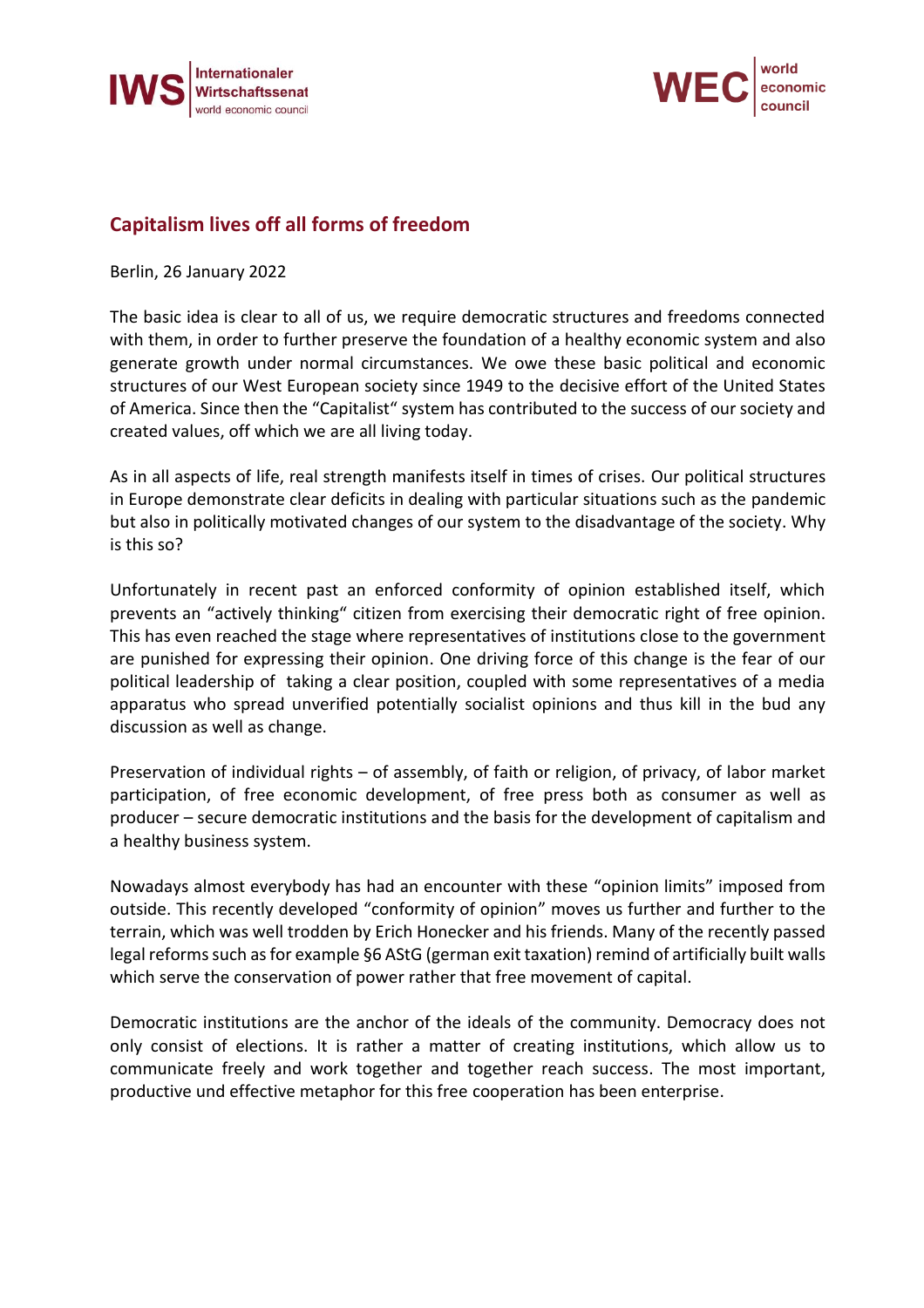



The WEC (World Economic Council) and the IWS (Internationale Wirtschaftssenat e V.) firmly demand and encourage the activities of entrepreneurs, in order to preserve these democratic institutions and systems, which in their turn guarantee our democratic freedom with all its almost forgotten while so obvious advantages. They have to participate more actively in the political process. They have to focus, alongside their day-to-day business, on political subjects, views and Ideas, since our political leadership within the countries and the EU cannot cope any more.

Chairman of the world economic council

**Internationaler Wirtschaftssenat e. V.** world economic council

Unter den Linden 16 D-10117 Berlin Tel.: +49 30 4081 7342 – 0 Mail: [info@wec-iws.de](mailto:info@wec-iws.de)

[www.wec-iws.de](http://www.wec-iws.de/)

**World Economic Council**

Landstraßer Hauptstraße 71/2 AT- 1030 Vienna Tel.: +43 171728383 Mail: [info@wec.global](file://///server/iws/Presse/2022/Pressebox/Januar%202022/Statement%20Thomas%20Limberger/info@wec.global)

[www.wec.global](http://www.wec.global/)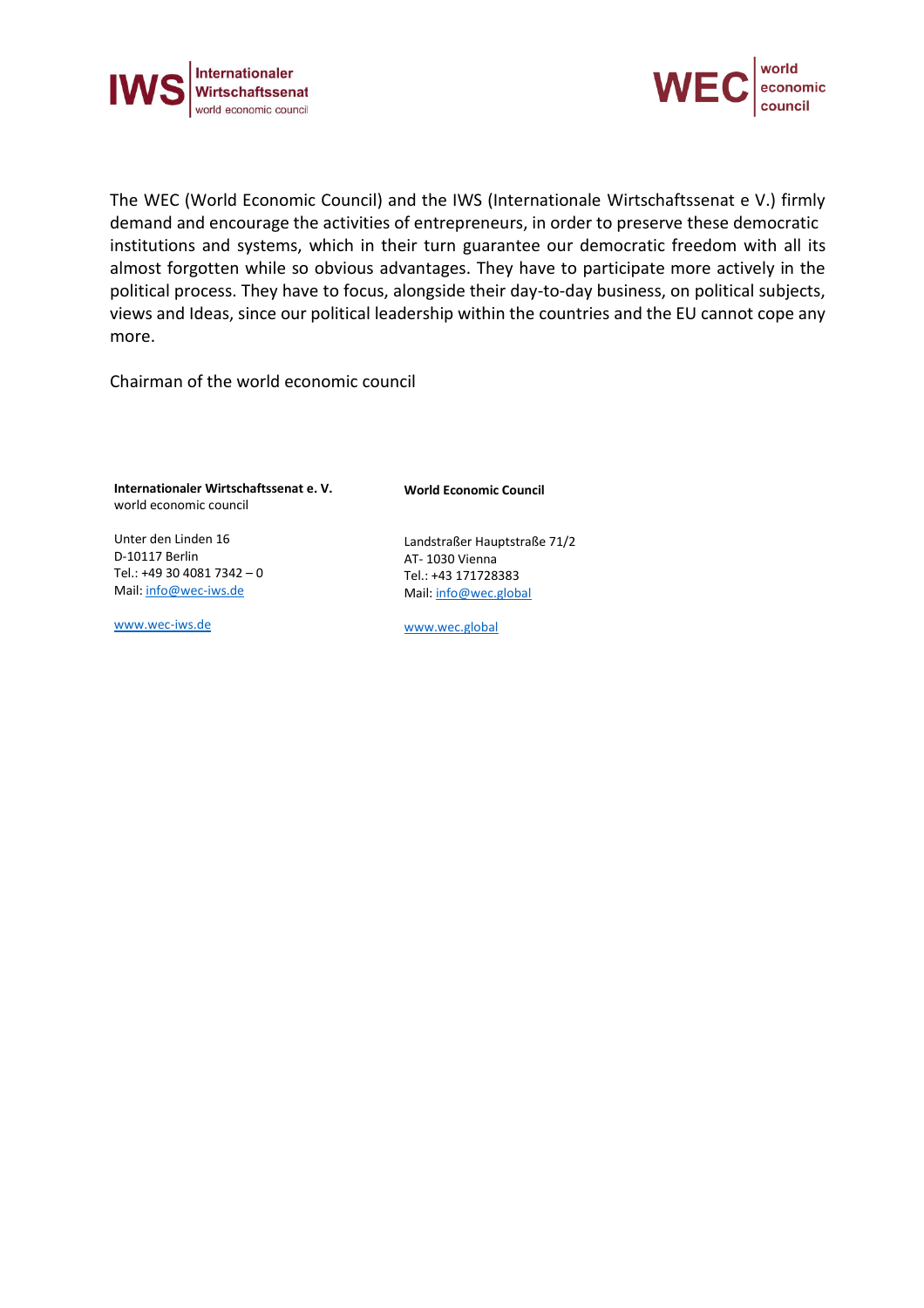



## **Kapitalismus lebt von allen Formen der Freiheit**

Berlin, 26. Januar 2022

In der Grundidee ist uns allen klar, dass wir demokratische Strukturen und die damit verbundenen Freiheiten brauchen, um die Basis eines gesunden Wirtschaftssystems weiterhin zu erhalten und im Normalfall auch Wachstum zu generieren. Diese politischen und wirtschaftlichen Grundstrukturen unserer westeuropäischen Gesellschaft nach 1949 haben wir dem maßgeblichen Einsatz der Vereinigten Staaten von Amerika zu verdanken. Seitdem hat das System "Kapitalismus" zu unserem gesellschaftlichen Erfolg beigetragen und die Werte geschaffen, von denen wir heute alle leben.

Wie in allen Aspekten des Lebens zeigt sich die wahre Stärke in der Krise. Unsere politischen Strukturen in Europa zeigen klare Defizite in dem Umgang mit speziellen Situationen wie der Pandemie aber auch politisch motivierten Veränderungen unseres Systems zum Nachteil der Gesellschaft. Warum ist das so?

Leider hat sich in jüngster Vergangenheit unlängst eine Meinungsgleichschaltung eingestellt, die es einem "aktiv denkenden" Bürger verbietet, sein demokratisches Recht auf freie Meinung auszuüben. Es geht sogar so weit, dass auch Vertreter von regierungsnahen Einrichtungen für Ihre Meinung abgestraft werden. Ein Treiber dieses Wandels ist die Angst unserer politischen Führung "Kante" zu zeigen, gekoppelt mit einigen Vertretern eines Medienapparats, der, ungeprüft, tendenziell sozialistisch geprägtes Meinungsgut verbreitet und damit jegliche Diskussion oder auch Veränderung im Keim erstickt.

Die Wahrung individueller Rechte – auf Versammlung, auf Glauben oder Religion, auf Privatsphäre, auf Erwerbsbeteiligung, auf freie wirtschaftliche Entwicklung, auf eine freie Presse sowohl als Konsument als auch als Produzent – sichern demokratische Institutionen und die Grundlage für die Entwicklung des Kapitalismus und ein gesundes Geschäftssystem.

Heutzutage hat schon fast jeder diese von außen gesetzten "Meinungsgrenzen" erfahren. Mit dieser kürzlich entwickelten "Meinungsgleichschaltung" bewegen wir uns mehr und mehr auf einem Terrain, das Erich Honecker und Freunde bestens bearbeitet haben. Viele kürzlich erlassene Gesetzesreformen wie zum Beispiel der §6 AStG (deutsche Wegzugsbesteuerung) erinnern an künstlich gebaute Mauern die auf Machterhalt ausgerichtet sind und nicht auf die freie Bewegung des Kapitals.

Demokratische Institutionen verankern die Ideale von Gemeinschaft. Demokratie besteht nicht nur aus Wahlen. Es geht vielmehr darum, Institutionen zu schaffen, die uns frei kommunizieren und zusammenarbeiten lassen und dadurch gemeinsam zum Erfolg bringen. Die wichtigste, produktivste und effektivste Metapher für diese freie Zusammenarbeit war bisher das Unternehmertum.